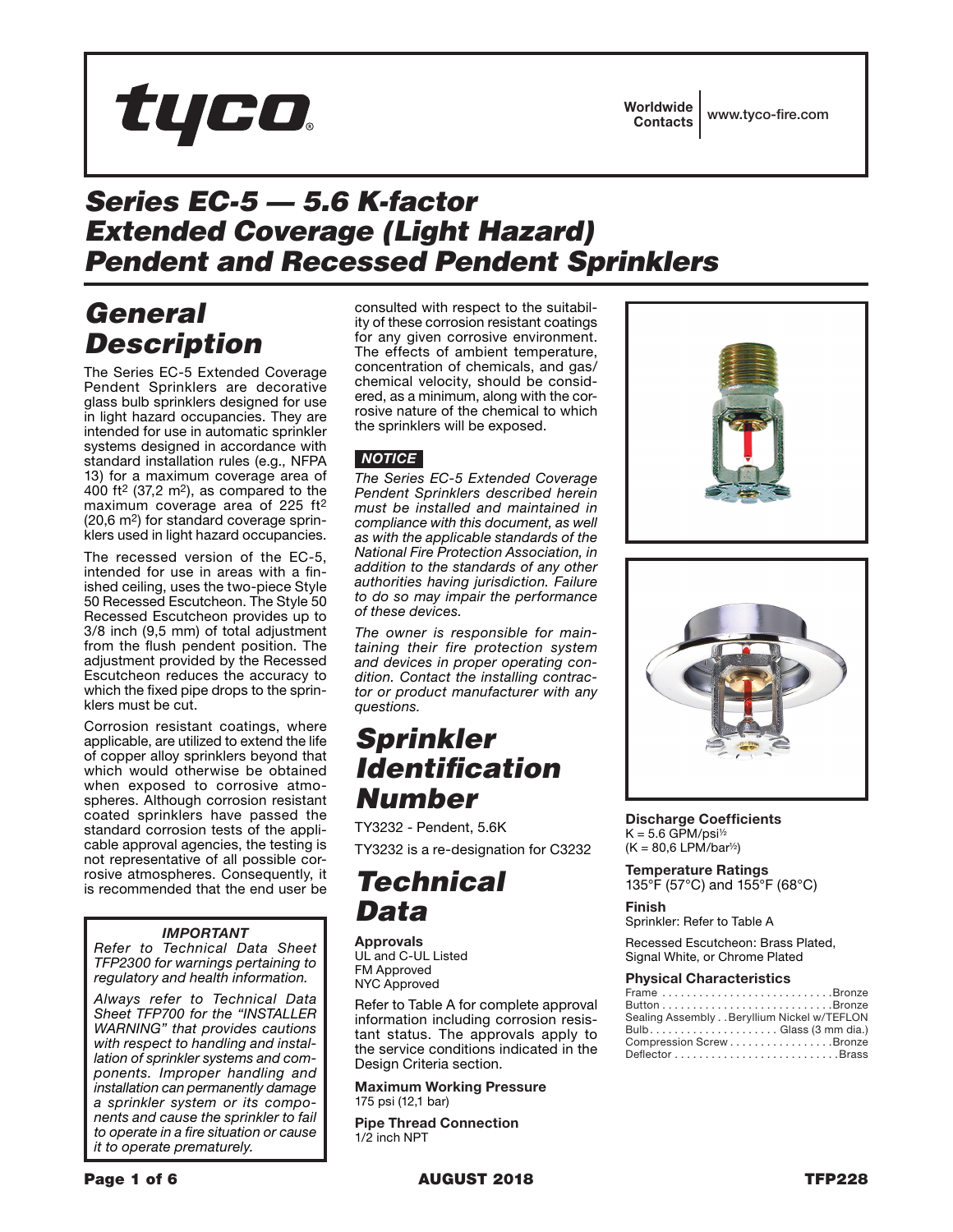### TFP<sub>228</sub> Page 2 of 4

| <b>HAZARD</b>                                                                                                                                | <b>TYPE</b>                            | TEMP.                             | <b>BULB</b><br><b>LIQUID</b> | <b>SPRINKLER FINISH*</b>       |                                |                   |
|----------------------------------------------------------------------------------------------------------------------------------------------|----------------------------------------|-----------------------------------|------------------------------|--------------------------------|--------------------------------|-------------------|
|                                                                                                                                              |                                        |                                   |                              | <b>NATURAL</b><br><b>BRASS</b> | <b>CHROME</b><br><b>PLATED</b> | <b>POLYESTER*</b> |
| LIGHT<br><b>Refer to Table B for</b><br>UL and C-UL Sensitivity Rating<br>and<br><b>Refer to Table C for</b><br><b>FM Sensitivity Rating</b> | <b>PENDENT</b>                         | 135°F (57°C)                      | Orange                       | 1, 2, 5                        |                                |                   |
|                                                                                                                                              |                                        | $155^{\circ}$ F (68 $^{\circ}$ C) | Red                          | 1, 2, 3, 5                     |                                |                   |
|                                                                                                                                              | <b>REC. PENDENT</b><br>w/Style 50 Esc. | 135°F (57°C)                      | Orange                       | 1, 2, 5                        |                                |                   |
|                                                                                                                                              |                                        | 155°F (68°C)                      | Red                          |                                | 1, 2, 3, 5                     |                   |

NOTES:

1. Listed by Underwriters Laboratories, Inc. (UL).

2. Listed by Underwriters Laboratories, Inc. for use in Canada (C-UL). 3. Approved by Factory Mutual Research Corporation (FM).

4. Approved by the City of New York under MEA 113-04-E.

Where Polyester Coated Sprinklers are noted to be UL and C-UL Listed, the sprinklers are UL and C-UL Listed as Corrosion Resistant Sprinklers. Polyester Coating on Frame and Deflector only.

#### *TABLE A LABORATORY LISTINGS AND APPROVALS (REFER TO THE DESIGN CRITERIA SECTION)*

# *Operation*

The glass bulb contains a fluid that expands when exposed to heat. When the rated temperature is reached, the fluid expands sufficiently to shatter the glass bulb, allowing the sprinkler to activate and flow water.

## *Design Criteria*

The Series EC-5 Extended Coverage Pendent Sprinklers must only be installed in accordance with the applicable UL and C-UL Listing or FM Approval requirements as indicated below. Only the Style 50 Recessed Escutcheon is to be used for recessed installation, as applicable (Ref. Table A, B, and C).

### UL and C-UL Listing Requirements

- 1. The Series EC-5 Sprinklers may be used for the coverage areas shown in Table D, based on maintaining the minimum specified flow rate as a function of coverage area and hazard group for all of the sprinklers in the design area.
- 2. With respect to heat sensitivity, the Series EC-5 Sprinklers are permitted to be used with unobstructed construction consisting of flat, smooth ceilings with a pitch of one in six as defined and permitted by NFPA 13.
- 3. The minimum allowable spacing between the Series EC-5 Sprinklers, to prevent cold soldering, is 8 feet (2,4 m).
- 4. The Series EC-5 Sprinklers are to be installed in accordance with all other requirements of NFPA 13 for extended coverage pendent sprinklers.

| <b>AREA</b>    | <b>STYLE</b>      | 135°F (57°C) | 155°F (68°C) |
|----------------|-------------------|--------------|--------------|
| $16 \times 16$ | Pendent           | QR           | QR           |
| $16 \times 16$ | Style 50 Recessed | QR           | QR           |
| $18 \times 18$ | Pendent           | QR           | QR           |
| $18 \times 18$ | Style 50 Recessed | QR           | QR           |
| $20 \times 20$ | Pendent           | QR           | N/A          |
| $20 \times 20$ | Style 50 Recessed | ΟR           | N/A          |

QR: Quick Response N/A: Not Applicable

#### *TABLE B SENSITIVITY RATING FOR UL AND C-UL LISTING OF SERIES EC-5 SPRINKLERS*

| <b>AREA</b>    | <b>STYLE</b>      | 135°F (57°C)   | 155°F (68°C) |
|----------------|-------------------|----------------|--------------|
| $16 \times 16$ | Pendent           | QR             | QR           |
| $16 \times 16$ | Style 50 Recessed | QR             | QR           |
| $18 \times 18$ | Pendent           | Q <sub>R</sub> | QR           |
| $18 \times 18$ | Style 50 Recessed | Q <sub>R</sub> | QR           |
| $20 \times 20$ | Pendent           | QR             | QR           |
| $20 \times 20$ | Style 50 Recessed | QR             | QR           |

QR: Quick Response

#### *TABLE C SENSITIVITY RATING FOR FM APPROVAL OF SERIES EC-5 SPRINKLERS*

| <b>DESCRIPTION</b>        | <b>AREA</b>    | <b>GPM</b> | <b>PSI</b> |
|---------------------------|----------------|------------|------------|
| TY3232 (K=5.6)<br>PENDENT | $16 \times 16$ | 26         | 21.6       |
|                           | $18 \times 18$ | 33         | 34.7       |
|                           | $20 \times 20$ |            | 51.0       |

1 ft =  $0.3048$  m  $1 ft<sup>2</sup> = 0.093 m<sup>2</sup>$ 

 $1 \text{ qpm} = 3.785 \text{ lpm}$ 

 $1 \text{ psi} = 0.06895 \text{ bar}$ 

1 gpm/ft<sup>2</sup> = 40.74 mm/min

*TABLE D FLOW CRITERIA FOR UL AND C-UL LISTING OF SERIES EC-5 SPRINKLERS*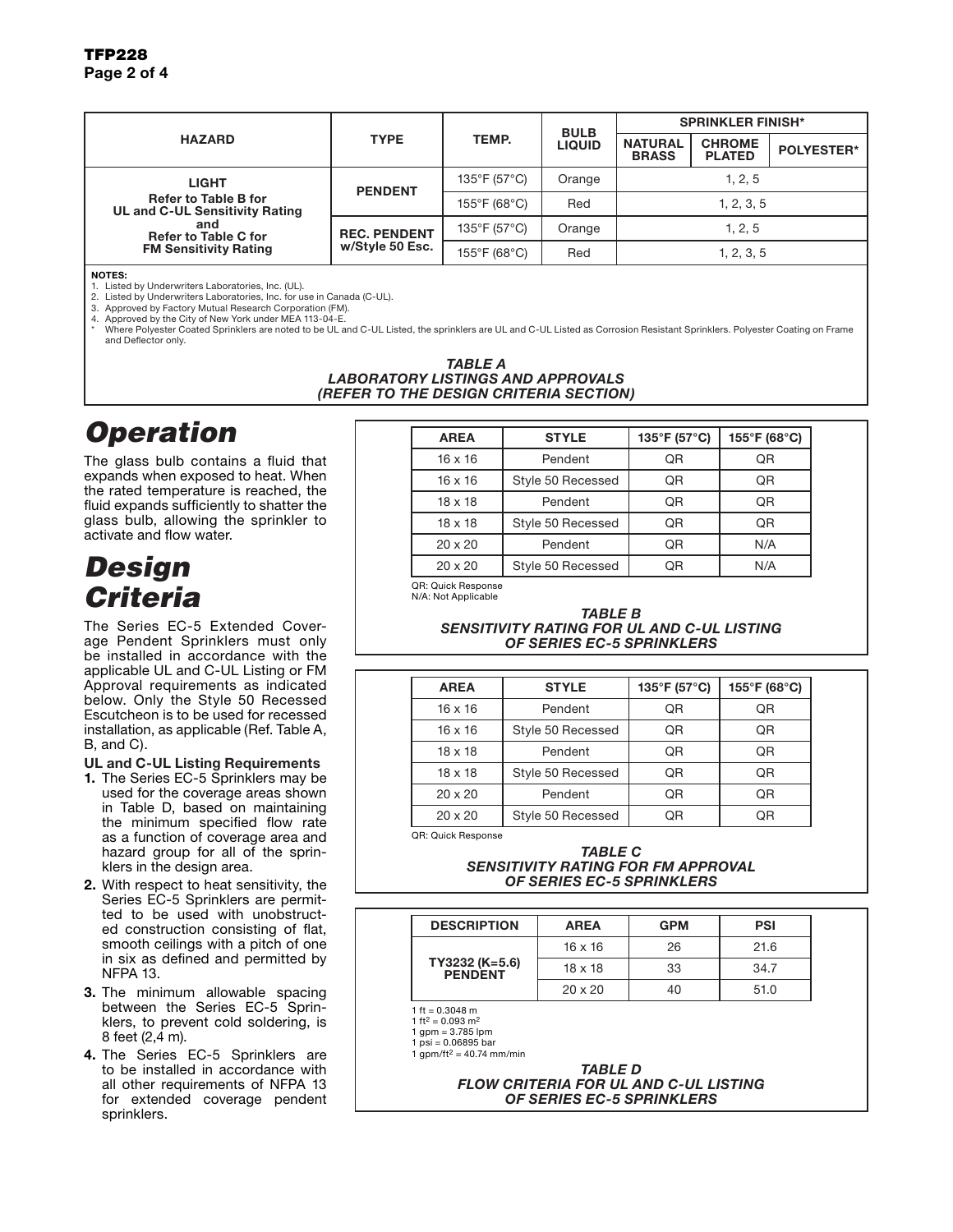

#### FM Approval Requirements

The Series EC-5 Extended Coverage Sprinklers are to be installed in accordance with the applicable Factory Mutual Loss Prevention Data Sheet. Information provided in the FM Loss Prevention Data Sheets relate to, but are not limited to, hydraulic design, ceiling slope and obstructions, minimum and maximum allowable spacing, and deflector-toceiling distance.

## *Installation*

The Series EC-5 Extended Coverage Pendent Sprinklers must be installed in accordance with this section.

#### General Instructions

Do not install any bulb type sprinkler if the bulb is cracked or there is a loss of liquid from the bulb. With the sprinkler held horizontally, a small air bubble should be present. The diameter of the air bubble is approximately 1/16 in. (1,6 mm).

A leak-tight 1/2 inch NPT sprinkler joint should be obtained by applying a minimum-to-maximum torque of 7 to 14 lbs.-ft. (9,5 to 19,0 Nm).Higher levels of torque can distort the sprinkler inlet with consequent leakage or impairment of the sprinkler.

Do not attempt to compensate for insufficient adjustment in an Escutcheon Plate by under- or over-tightening the Sprinkler. Re-adjust the position of the sprinkler fitting to suit.

#### Pendent Sprinklers

The Series EC-5 Pendent Sprinklers must be installed in accordance with the following instructions.

Step 1. With pipe-thread sealant applied to the pipe threads, handtighten the sprinkler into the sprinkler fitting.

**Step 2.** Tighten the sprinkler into the sprinkler fitting using only the W-Type 6 Sprinkler Wrench (Ref. Figure 3). With reference to Figure 1, apply the W-Type 6 Sprinkler Wrench to the wrench flats. Torque sprinklers 7 to 14 ft.-lbs. (9,5 to 19,0 Nm).

#### Recessed Pendent Sprinklers

The Series EC-5 Recessed Pendent Sprinklers must be installed in accordance with the following instructions.

Step A. After installing the Style 50 Mounting Plate over the sprinkler threads and with pipe-thread sealant applied to the pipe threads, handtighten the sprinkler into the sprinkler fitting.

**Step B.** Tighten the sprinkler into the sprinkler fitting using only the